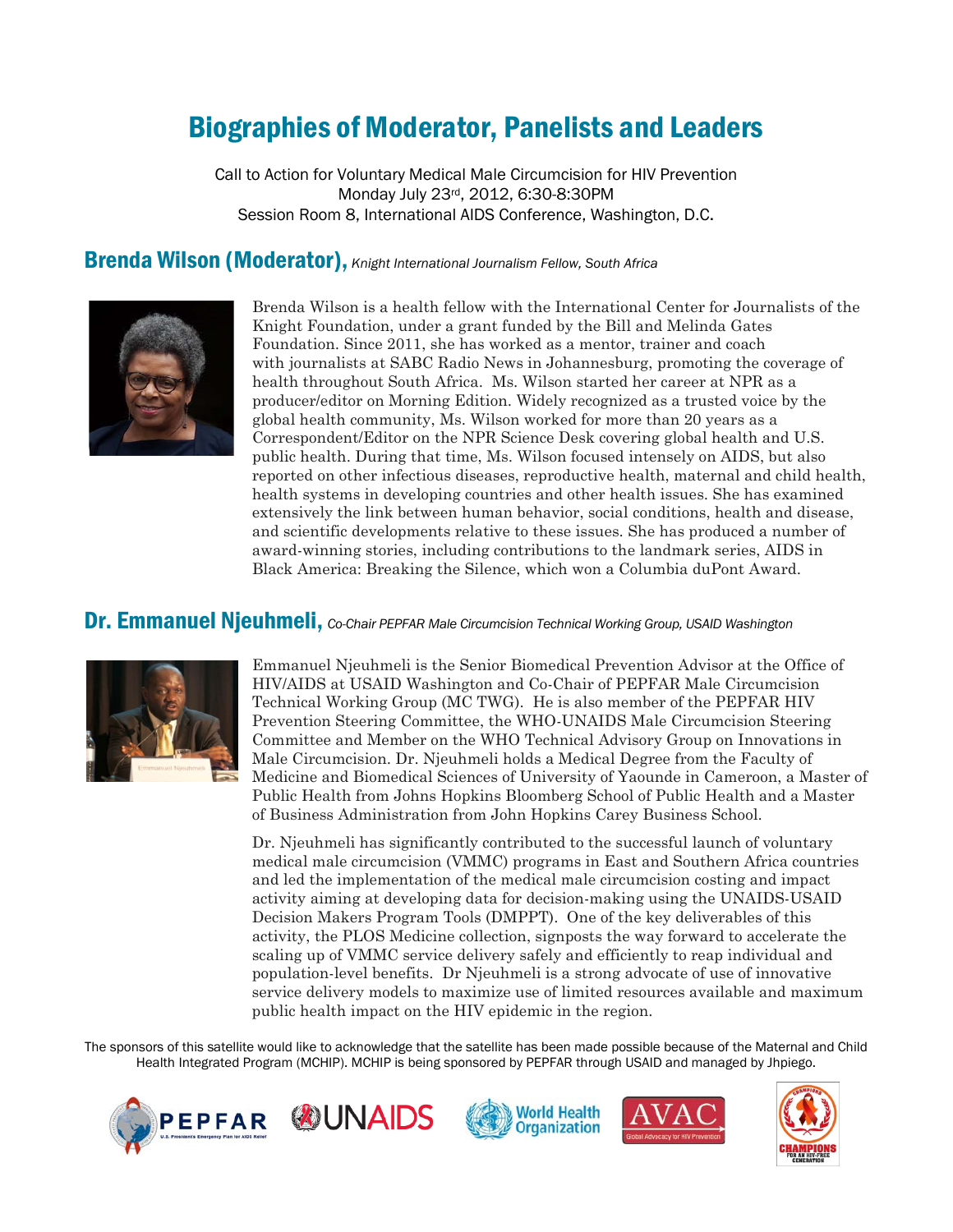### Angelo Kaggwa, *Program Coordinator, AVAC, and Voluntary Medical Male Circumcision Client*



As Program Advisor at AVAC, Angelo has provided technical and communications support to the AVAC team with a specific focus on expansion of activities and materials focused on building research literacy in communities affected by and involved with research. Angelo manages AVAC's Advocacy Fellows program and also VMMC advocacy. Before joining AVAC, Angelo worked as the Communications Officer with the UVRI-IAVI HIV Vaccine Program in Uganda. In this role, he led communications, documentation, media relations, public relations and development of education & communication materials. He was also the editor of the program's quarterly newsletter, The Uganda AIDS Vaccine Update. Angelo sits on the Governing Council for the Public Relations Association of Uganda (PRAU), and formerly worked as Assistant Public Relations Officer for The Mildmay Centre, a specialist HIV/AIDS treatment, care and training centre. Angelo holds a BA in Mass Communications from Makerere University (Uganda) and is currently pursuing a Masters in Public Health at New York University.

## Her Excellency Dr. Speciosa Wandira, *Fmr Vice President of Uganda & Champion for an HIV-Free Generation*



A Makerere University graduate Surgeon with a Doctor of Science Degree in Global Health and Population from the Harvard School of Public Health, Dr. Speciosa Naigaga Kazibwe has served as executive Vice President of the Republic of Uganda, held various Cabinet portfolios, served as a Member of Parliament and was a Member of the Constituent Assembly that drafted Uganda's 1995 Constitution. She has served on various local, regional and international Boards and Commissions. Dr. Wandira was the first President of the African Women's Committee on Peace and Development of the African Union, Co-Chair of the Inter-Academy Council Panel that drafted a report on Realizing the Promise and Potential of African Agriculture, and has been Advisor on Special Initiatives to the President of the Alliance for a Green Revolution in Africa (AGRA). She is also a founding member of The S'HE Foundation. Dr. Wandira is currently Senior Presidential Advisor to the President of Uganda on Population and Health. In that capacity, she has served as Chairperson of the Board of Directors of the Microfinance Support Center Ltd. She is currently coordinating health financing reforms in Uganda's health sector. Dr. Wandira is also a member of the Board of the Coalition for Dialogue on Africa (CODA).

### Hendrica Okondo, *YWCA Global Program Manager for Sexual and Reproductive Health and Rights (SRHR) and HIV*



Hendrica Okondo holds a Bachelor of Science from the University of Nairobi, Kenya and a Master's of Science from the University of London. She was a lecturer at Egerton and Kenyatta University, teaching environment economics and agricultural extension. After 4 years of teaching girls education, leadership skills, economic empowerment, legal literacy, governance and political empowerment in Kenya, Uganda and Tanzania, Ms. Okondo moved on to the World Food Program as the Senior Gender Adviser for East, Horn and Central Africa where she trained emergency officers on gender and emergency. In 2001, Ms. Okondo undertook a gender assessment for UNIFEM to respond to the needs of women in Internally Displaced Peoples camps after Eritrea and Ethiopia border conflict. Later, she was appointed Program Manager for UNIFEM projects in Somalia, South Sudan and Tanzania.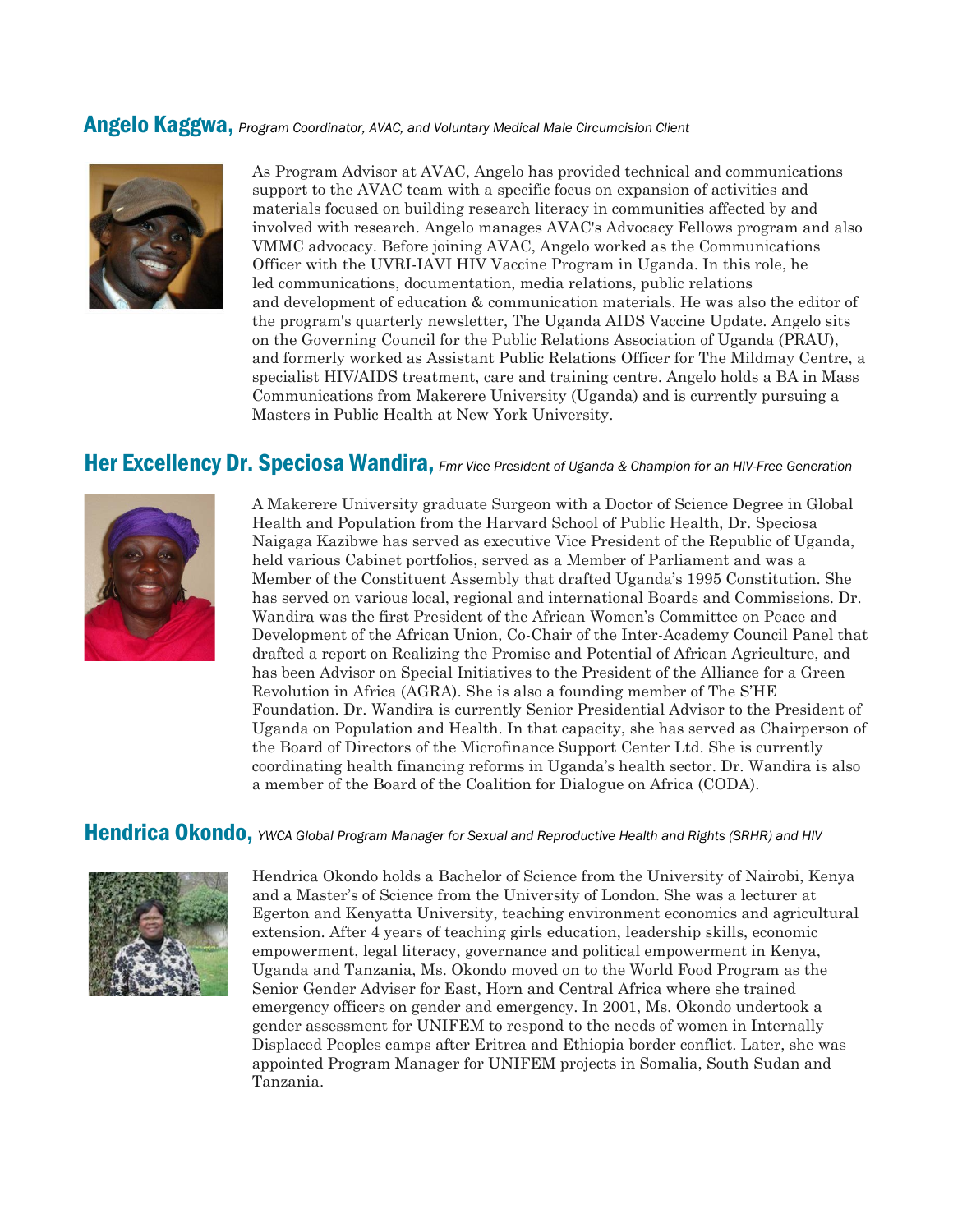# His Excellency Chief Jonathan Mumena, *Republic of Zambia*



Chief Mumena is a prominent chief of the Kaonde People of Zambia's Northwestern Province, a region along Zambia's Northern border with the Democratic Republic of Congo (DRC). Among Zambia's 287 officially recognized traditional chiefs, Mumena is the immediate past chair of the House of Chiefs. He has drawn praise for his efforts to use his inherited authority as a platform to encourage his people to adopt new traditions and new economic ventures.

He is a strong advocate for voluntary medical male circumcision as a method of HIV prevention, and he serves as a Champion of Zambia on the country's male circumcision advisory council. While the Kaonde have not historically practiced male circumcision as a right-of-passage for young men, Chief Mumena has become a vocal champion of the procedure, which he himself has undergone. Additionally, Mumena has made efforts to encourage gender balance and reduce HIV transmission among the Zambian people. He has also encouraged rural development and has also championed safe motherhood in Zambia.

# Honorable Dr. Oburu Oginga, *Deputy Minister of Finance, Republic of Kenya*



Oburu Oginga received his Masters and PhD in Economics in Moscow. He served as an Economist for the Ministry of Planning and National Development in Kenya from 1981-1994. He was then elected into parliament in 1994. His services as minister include chairperson of the Departmental Committee on Finance, and on the Planning and Trace and Defense and Foreign Relations committees. He has also served on the Public Accounts and Planning Committee and was Chairman of the Departmental Committee on Finance and Planning and Trade Committee from 2003- 2007.

# Honorable Pr. Dr. Ondoa D. J. Christine, *Minister of Health, Republic of Uganda*



Christine Joyce Dradidi Ondoa is a [Ugandan](http://en.wikipedia.org/wiki/Uganda) pediatrician, [pastor](http://en.wikipedia.org/wiki/Pastor) and [politician](http://en.wikipedia.org/wiki/Politician) and the current [Minister of Health](http://en.wikipedia.org/wiki/Minister_of_Health) in the Ugandan Cabinet. As a cabinet minister, she is also a member of the [Ugandan Parliament](http://en.wikipedia.org/wiki/Parliament_of_Uganda) in an ex-officio capacity. Prior to her current position, she was the [Executive Director](http://en.wikipedia.org/wiki/Executive_Director) of [Mbarara National Referral](http://en.wikipedia.org/wiki/Mbarara_National_Referral_Hospital)  [Hospital,](http://en.wikipedia.org/wiki/Mbarara_National_Referral_Hospital) one of the three national referral hospitals in Uganda. She holds the degree of Bachelor of Medicine and Bachelor of Surgery (MBChB), obtained in 1994, from Makerere University Medical School (MUMS), the oldest medical school in East Africa. She also holds the degree of Master of Medicine in Pediatrics (MMed), obtained in 2000, also from MUMS. In March 2010, she graduated from the Uganda Management Institute with the postgraduate Diploma in Public Administration & Management (Dip.PA&M). In 2012 she will graduate from the same institution with the degree of Master of Management Studies (MMS). She did her internship at St. Francis Hospital Nsambya. She also worked in Arua Regional Referral Hospital as a Consultant Pediatrician, Jinja Regional Referral Hospital as Senior Consultant Pediatrician and Medical Director, was Chairperson of the Governing Council for Jinja School of Nursing and Midwifery, and worked as the Executive Director at Mbarara Regional Referral Hospital, the teaching hospital of Mbarara University of Science and Technology (MUST).